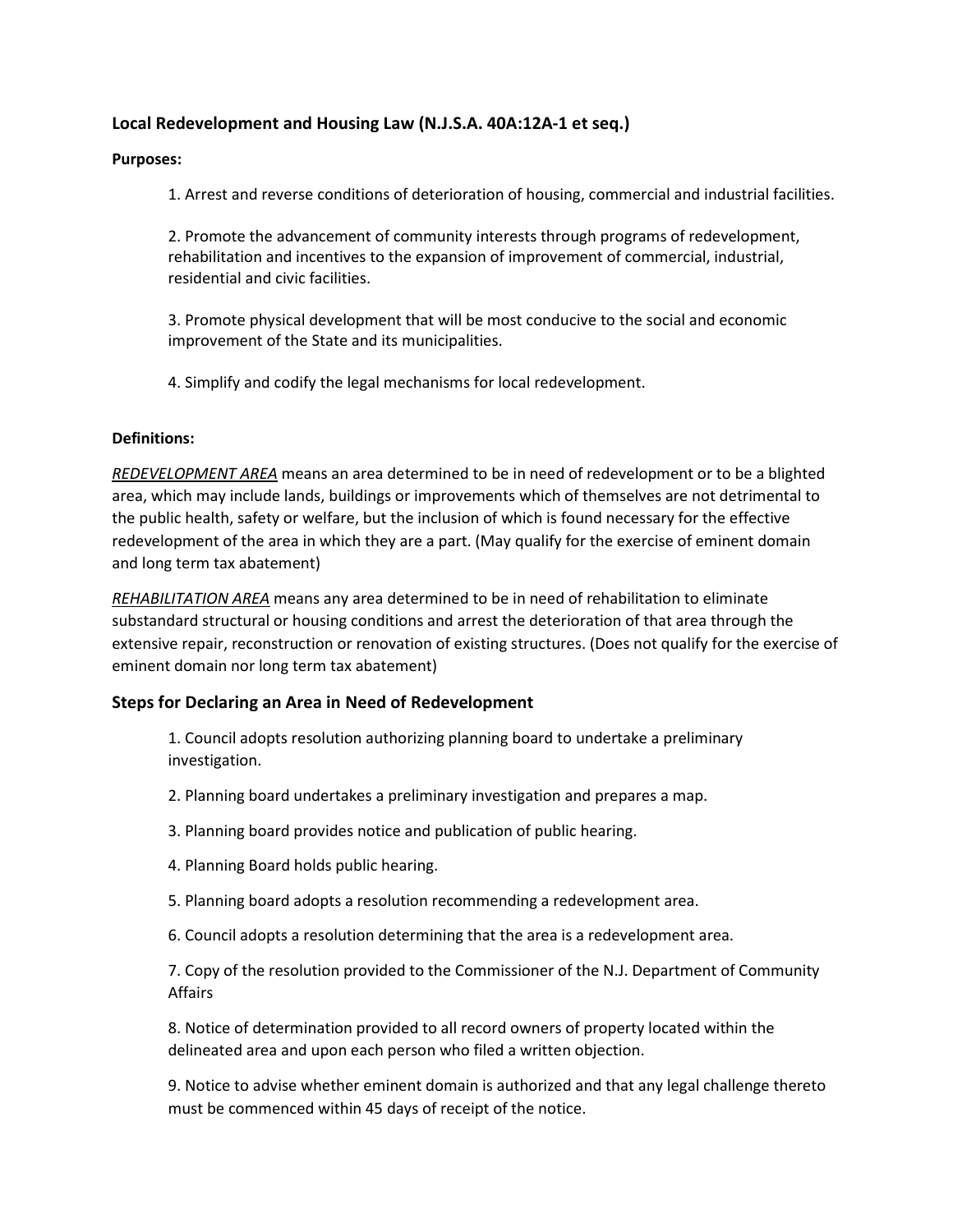10. 45 day time limit to challenge determination.

## Criteria for Determining an Area in Need of Redevelopment (N.J.S.A. 40A:12-5)

An area may be determined to be in need of redevelopment if any of the following conditions are found:

 a. buildings are substandard, unsafe, unsanitary, dilapidated, or obsolescent, or are lacking in light, air, or space.

 b. The discontinuance or abandonment of the use of buildings or the disrepair thereof so as to be un-tenantable.

 c. Publicly owned land or unimproved vacant land for a period of ten years not likely to be developed through the instrumentality of private capital.

 d. Areas containing buildings which are dilapidated, obsolete, overcrowded or having other deleterious conditions, which are detrimental to the safety, health, morals, or welfare of the community.

 e. A stagnant and unproductive condition of land having a negative social or economic impact or otherwise being detrimental to the safety, health, morals, or welfare of the surrounding area or the community in general.

 f. Areas in excess of 5 acres which have been destroyed by casualty resulting in material depreciation.

- g. Designated urban enterprise zones.
- h. consistency with smart growth planning principles.

Note: There are two leading New Jersey Supreme Court cases clarifying the foregoing criteria. The first, Gallentin v Paulsboro, 191 N.J. 344 (2007) held that the clause "e" allowing for the redevelopment of "stagnant or not fully productive" property did not allow redevelopment of areas which were merely operated in less than an optimal matter but only applied to property that had become stagnant or unproductive due to issues of title, diversity of ownership, or other similar conditions and which negatively affects surrounding properties. In 62-64 Main Street, LLC v. Mayor and Council of City of Hackensack, 221 N.J. 129 (2015), the Court limited the holding of Gallentin to clause "e" and rejected the contention that a heightened constitutional standard for blight was applicable to the other clauses of the Redevelopment Law.

### Determination of an Area in Need of Rehabilitation (N.J.S.A. 40A:12A-14)

 a. An area may be determined to be in need of redevelopment if any of the following conditions are found:

- (1) deteriorated or substandard structures;
- (2) more than 50% of housing stock is at least 50 years old;
- (3) vacancy, abandonment or underutilization of properties;
- (4) arrearage of property tax payments;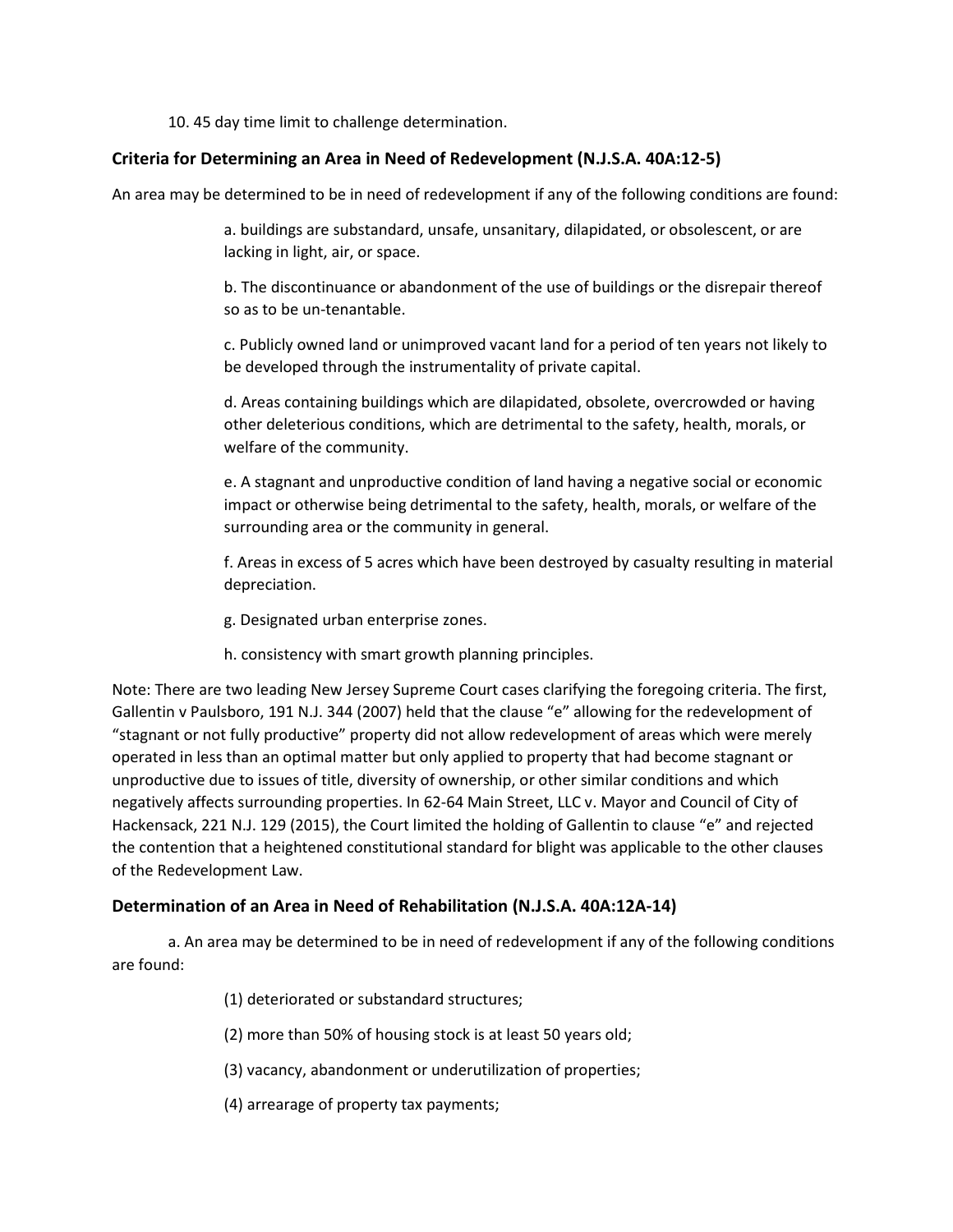(5) environmental contamination; or

 (6) water and sewer infrastructure is at least 50 years old and is in need of repair or substantial maintenance.

b. a need for rehabilitation may extend to the entire municipality.

 c. Council submission of a proposed resolution to planning board for its review and receipt of its recommendations within 45 days.

d. Council adopt of resolution, with or without modification.

 e. Submission of resolution to Commissioner of Community Affairs for approval, if required by law.

Note: The simplified procedure to designate an area in need of rehabilitation does not include the exercise of the power of eminent domain to acquire property nor to grant long term tax abatement.

### Designation of a Redevelopment Entity

 a. May designate the Council, a redevelopment agency or housing authority as the redevelopment entity.

b. municipal redevelopment agency created by ordinance:

1. 7 commissioners appointed by Council, 5 year staggered terms.

- 2. Vacancies filled for the unexpired term.
- 3. Not more than two commissioners may be officers or employees of the municipality.
- 4. Not more than two commissioner may be members of the Council.
- 5. No compensation for Commissioners but shall be reimbursed for expenses.

 6. Quorum of 4 commissioners; actions require the affirmative vote of a quorum present.

7. Dissolution by Council ordinance.

#### Redevelopment Plan N.J.S.A. 40A:12A-7

- a. redevelopment plan adopted by ordinance.
- b. The redevelopment plan shall indicate:
	- (1) Its relationship to definite local objectives and other public improvements.
	- (2) Proposed land uses and building requirements in the project area.
	- (3) temporary and permanent relocation of residents
	- (4) any property to be acquired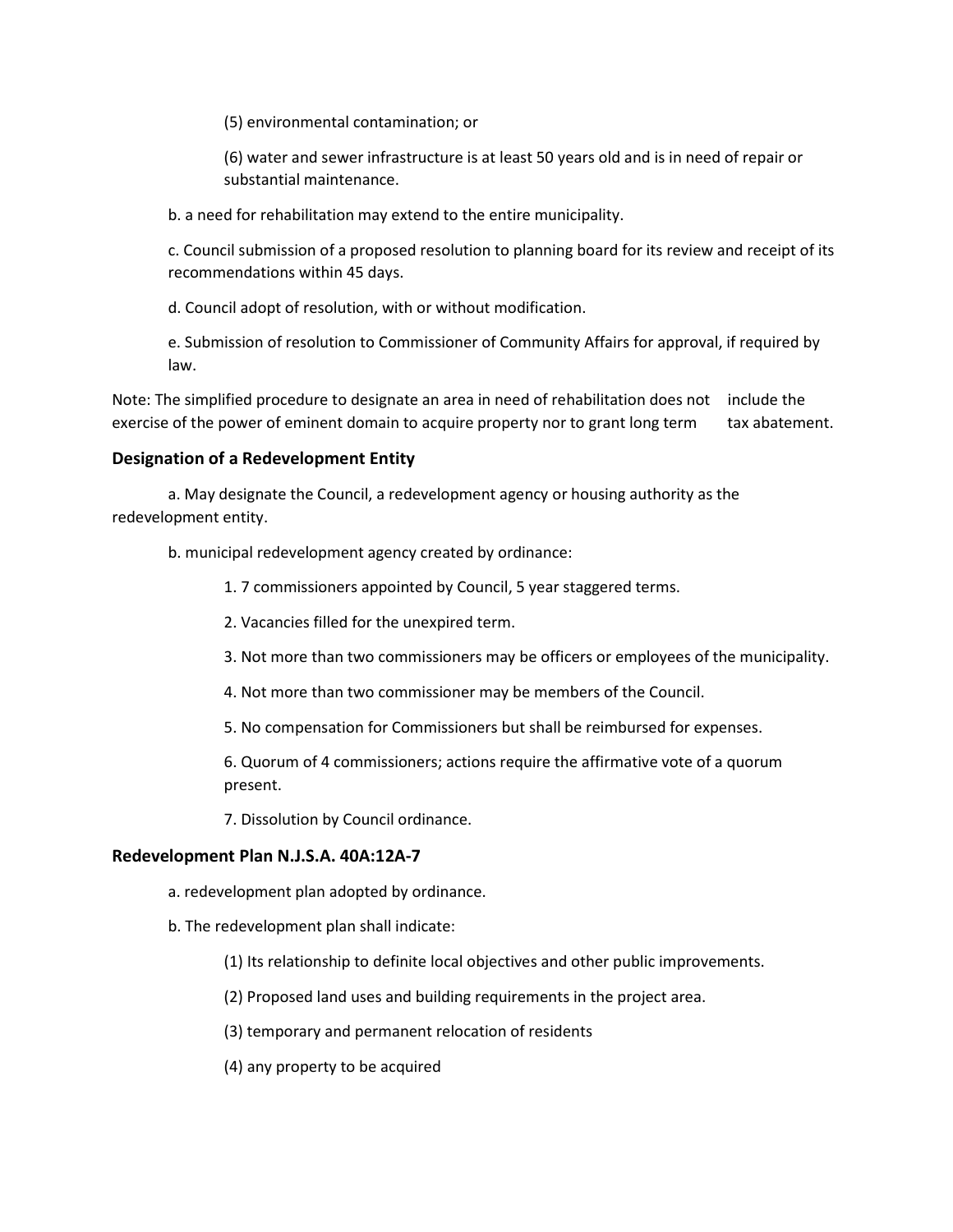(5) relationship to county and adjoining municipal master plans and the State Development and Redevelopment Plan.

- (6) inventory of all low/moderate housing units to be removed.
- (7) replacement of affordable housing unit.
- c. Redevelopment plan supersedes development regulations.
- d. consistency with the municipal master plan.
- e. Referral of ordinance to Planning Board for its recommendations.
- f. adoption of the redevelopment plan
- g. option to have Planning Board prepare proposed redevelopment plan for Council approval.

### Powers of Redevelopment Entity N.J.S.A. 40A:12A-8

Upon the adoption of a redevelopment plan, the redevelopment entity may:

- a. Undertake redevelopment projects, and for this purpose issue bonds.
- b. Acquire property.
- c. Exercise eminent domain within a Condemnation Redevelopment Area.
- d. Prepare sites for use in accordance with the redevelopment plan.

 e. contract for professional services and other consultants for the carrying out of redevelopment projects.

f. contract with public agencies or redevelopers for any project or redevelopment work;

 g. Negotiate and collect revenue from a redeveloper to defray the costs of the redevelopment entity;

 h. contract with public agencies or redevelopers for property or services in connection with a redevelopment area.

i. Lease or convey property or improvements, without public bidding.

j. conduct investigations or make surveys and tests.

 k. contract with a public agency for the relocation of residents, industry or commerce displaced from a redevelopment area.

l. repair, rehabilitate, demolish, or remove buildings and improvements.

m. recommend the redevelopment or rehabilitation of other areas.

- n. Publish and disseminate information.
- o. Do all things necessary or convenient to carry out its powers.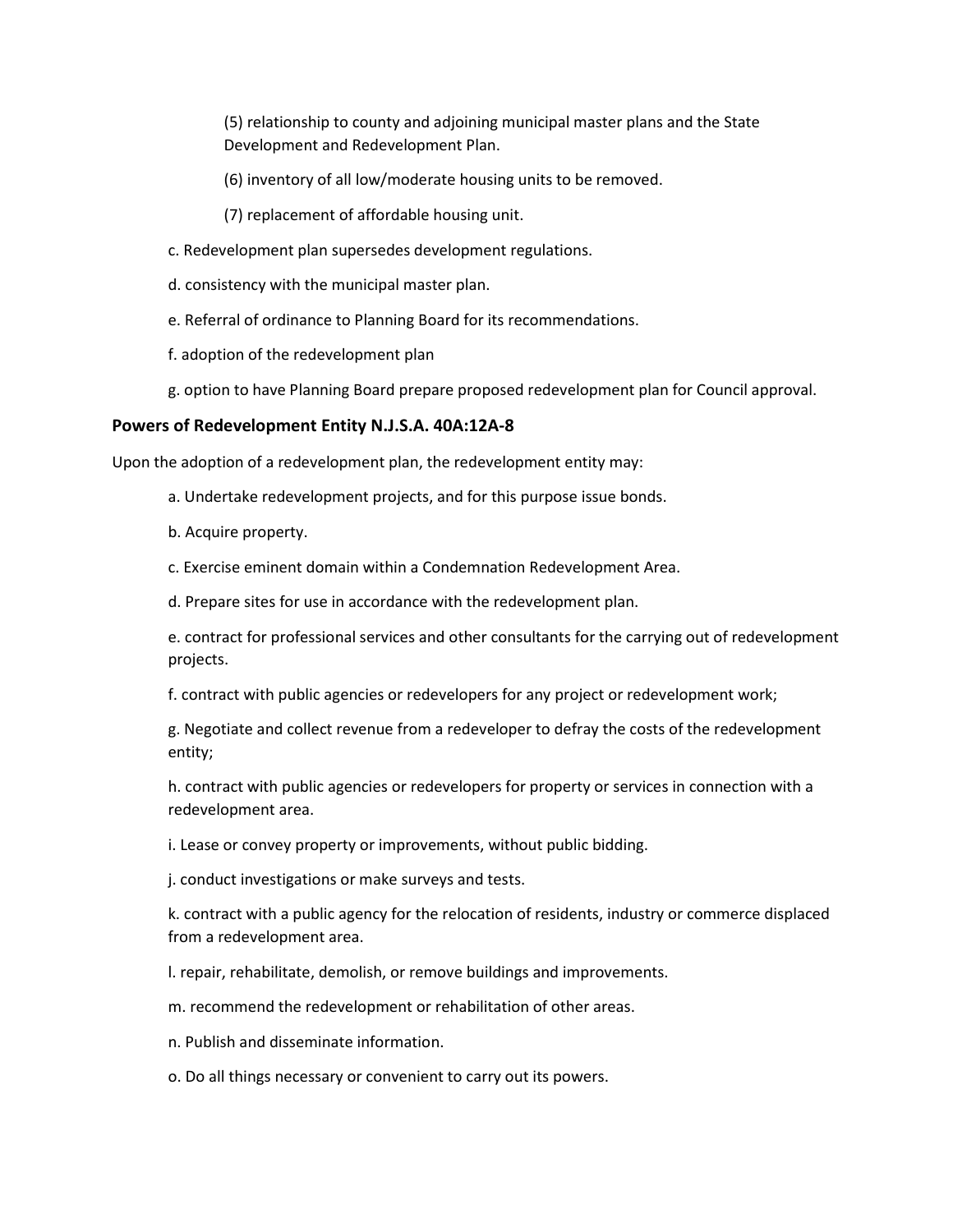# Long-term Tax Abatement (P.I.L.O.T.) (N.J.S.A. 40A:20-1 et seq.)

### PURPOSE:

 Long-term tax abatement providing for payment in lieu of taxes (PILOT) was traditionally used to encourage redevelopment within areas which would otherwise not attract private investment. It can also be used to fund the cost of community facilities which the municipality wishes the developer to construct and fund. It can also be used to offset the loss of potential income resulting from a municipality's requirements to scale back a project for planning or aesthetic purposes so as to make the project economically viable.

### "URBAN RENEWAL ENTITY":

- a. Authority for financial agreement with an urban renewal entity.
- b. Definition of "urban renewal agency"
- c. Submission of application by a qualified urban renewal entity, containing:
	- 1. A general statement of the nature of the proposed project.
	- 2. A description of the proposed project.
	- 3. The estimated cost of the proposed project.
	- 4. The source, method and amount of money to be raised.
	- 5. A fiscal plan for the project.
	- 6. A proposed financial agreement

### FINANCIAL AGREEMENT:

 a. The proposed financial agreement shall be prepared by the entity and approved by ordinance of the municipality.

b. Content and annual administrative fee

 c. Transmittal to the Director of the Division of Local Government Services, challenges and notice.

### PAYMENTS IN LIEU OF TAXES:

- a. Duration
- b. Annual Service Charge

(1) percentage of the annual gross revenue from the project, or

(2) percentage of the total project cost upon substantial completion of the project.

 (3) schedule of annual service charges over term of the exemption period, which shall be in stages as follows: